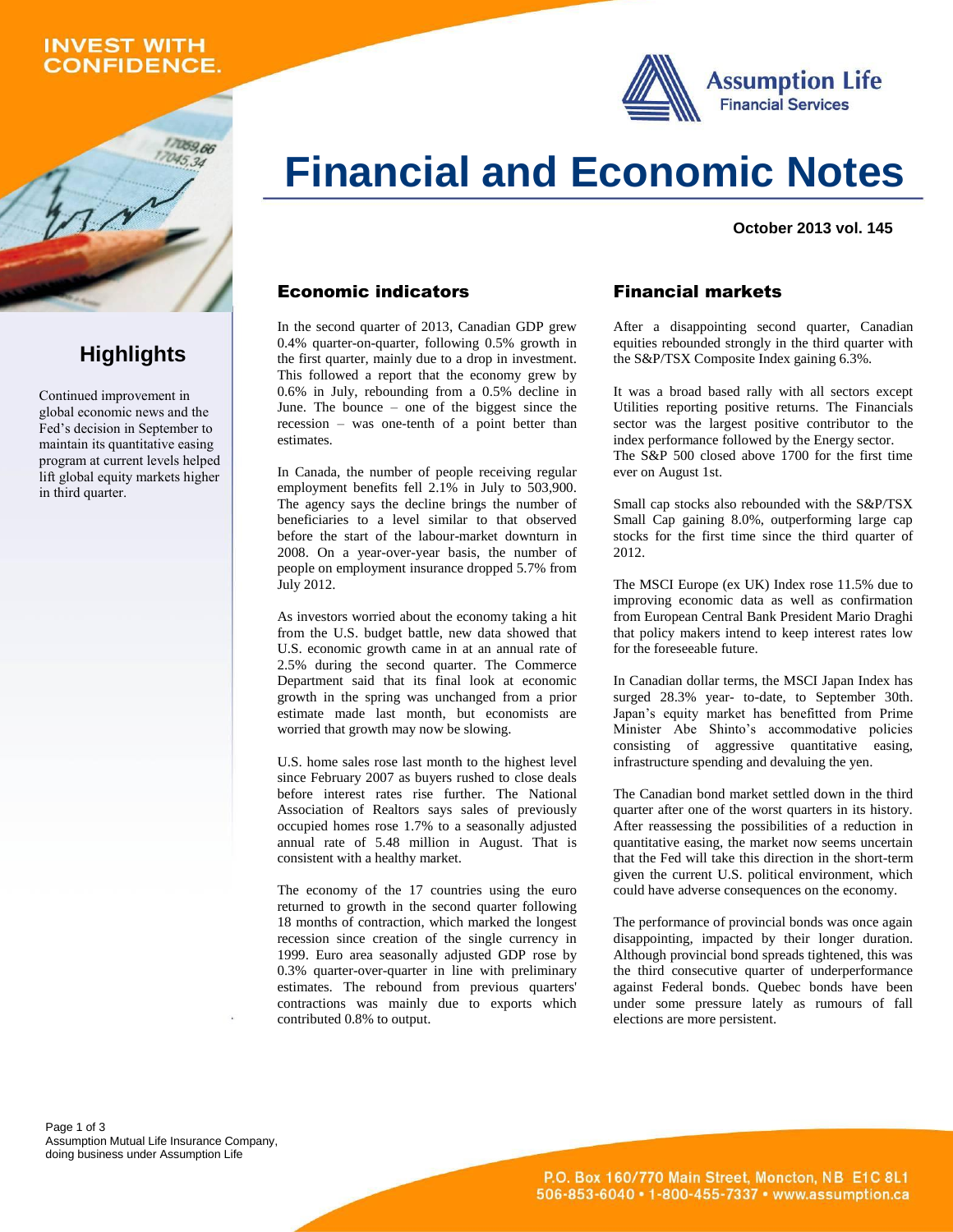## **INVEST WITH ONFIDENCE.**





# **Financial and Economic Notes**

# Assumption Life Investment Funds Applicable for Registered Pension Plan clients only

### Gross returns as of September 30, 2013

| <b>FUNDS</b>                               | 1 MTH            | <b>YTD</b>       | 1 year        | 2 years       | 3 years          | 4 years          | 5 years       |
|--------------------------------------------|------------------|------------------|---------------|---------------|------------------|------------------|---------------|
|                                            | $\frac{0}{0}$    | $\frac{0}{0}$    | $\frac{0}{0}$ | $\frac{0}{0}$ | $\frac{0}{0}$    | $\frac{0}{0}$    | $\frac{0}{0}$ |
| <b>ASSUMPTION/LOUISBOURG FUNDS</b>         |                  |                  |               |               |                  |                  |               |
| <b>Balanced Fund - RPP</b>                 | 1.8              | 8.5              | 10.9          | 9.3           | 6.3              | 6.2              | 5.8           |
| Multi-Index                                | 1.3              | 6.5              | 8.3           | 8.8           | 6.0              | 6.4              | 6.0           |
| <b>Canadian Dividend Fund</b>              | 3.2              | 11.3             | 14.3          | 15.2          | 11.1             | 11.7             | 9.8           |
| S&P / TSX Index                            | 1.4              | 5.3              | 7.1           | 8.1           | 4.1              | 5.9              | 4.8           |
| <b>U.S. Equity Fund (\$CAN)</b>            | 1.3              | 29.6             | 29.5          | 20.6          | 14.6             | 11.7             | 7.7           |
| S&P 500 Index (\$ CAN)                     | 0.5              | 23.7             | 24.7          | 24.0          | 16.2             | 13.5             | 9.3           |
| <b>Money Market Fund</b>                   | 0.1              | 0.5              | 0.7           | 0.8           | 0.8              | 0.8              | 1.0           |
| SCM 91 Day T-Bills                         | $\overline{0.1}$ | 0.8              | 1.1           | 1.0           | 1.0              | 0.9              | 0.9           |
| <b>Canadian Equity Fund</b>                | 3.1              | 7.4              | 9.3           | 10.0          | 4.8              | 4.7              | 4.0           |
| S&P / TSX Index                            | 1.4              | $\overline{5.3}$ | 7.1           | 8.1           | 4.1              | $\overline{5.9}$ | 4.8           |
| <b>Fixed Income Fund</b>                   | 0.5              | $-1.1$           | $-0.7$        | 2.5           | 3.9              | 4.9              | 6.1           |
| <b>SCM Universe Bond Index</b>             | 0.5              | $-1.6$           | $-1.3$        | 2.0           | 3.6              | 4.5              | 5.6           |
| <b>Growth Portfolio</b>                    | 3.2              | 16.9             | 20.7          | 15.9          | n/a              | n/a              | n/a           |
| Multi-Index                                | 1.9              | 11.4             | 14.5          | 12.8          | n/a              | n/a              | n/a           |
| <b>Balanced Growth Portfolio</b>           | 2.6              | 13.5             | 16.6          | 13.2          | n/a              | n/a              | n/a           |
| Multi-Index                                | 1.5              | 8.3              | 10.6          | 10.2          | n/a              | n/a              | n/a           |
| <b>Balanced Portfolio</b>                  | 1.8              | 8.8              | 11.2          | 9.9           | n/a              | n/a              | n/a           |
| Multi-Index                                | 1.2              | 5.0              | 6.6           | 7.4           | n/a              | n/a              | n/a           |
| <b>Conservative Portfolio</b>              | 1.3              | 4.1              | 5.1           | 6.6           | n/a              | n/a              | n/a           |
| Multi-Index                                | 0.9              | 1.7              | 2.6           | 4.7           | n/a              | n/a              | n/a           |
| <b>Small Cap. Canadian Equity Fund</b>     | 5.9              | 14.2             | 16.3          | 12.7          | 7.6              | 14.8             | 14.1          |
| <b>BMO NB Small Cap Weighted Index</b>     | 1.7              | 0.7              | $-1.3$        | 1.6           | 0.2              | 6.7              | 8.2           |
| <b>TSX Momentum</b>                        | 3.1              | 19.4             | 18.1          | 9.9           | 4.2              | 7.7              | 5.4           |
| S&P / TSX Index                            | 1.4              | 5.3              | 7.1           | 8.1           | 4.1              | 5.9              | 4.8           |
| <b>FIDELITY FUNDS</b>                      |                  |                  |               |               |                  |                  |               |
| <b>Canadian Opportunities Fund</b>         | 1.3              | 10.7             | 15.5          | 12.9          | 8.9              | 12.3             | 14.2          |
| S&P / TSX Small and Mid Cap Combined Index | 2.2              | $\overline{5.7}$ | 5.7           | 8.2           | 4.9              | 9.7              | 8.7           |
| <b>True North Fund</b>                     | 1.5              | 16.2             | 19.7          | 15.2          | 9.8              | 9.6              | 7.6           |
| S&P / TSX Index                            | 1.4              | 5.3              | 7.1           | 8.1           | $\overline{4.1}$ | $\overline{5.9}$ | 4.8           |
| <b>Overseas Fund</b>                       | 4.6              | 13.4             | 22.6          | 16.4          | 7.0              | 6.1              | 5.6           |
| <b>MSCI EAFE Index</b>                     | 4.6              | 19.9             | 29.3          | 18.0          | 8.4              | 6.0              | 5.7           |
| <b>Europe Fund</b>                         | 3.9              | 18.8             | 29.1          | 25.1          | 11.7             | 10.1             | 7.4           |
| <b>MSCI</b> Europe Index                   | 4.4              | 19.8             | 29.8          | 19.9          | 8.8              | 6.0              | 5.3           |
| <b>American Disciplined Equity Fund</b>    | 1.1              | 24.1             | 24.6          | 23.3          | 14.9             | 12.4             | 9.1           |
| S&P 500 Index (\$CAN)                      | 0.5              | 23.7             | 24.7          | 24.0          | 16.2             | 13.5             | 9.3           |
| <b>NorthStar Fund</b>                      | 3.5              | 35.0             | 39.5          | 23.6          | 14.4             | 12.9             | 11.4          |
| <b>MSCI</b> World Index                    | 2.3              | 21.1             | 25.6          | 20.3          | 11.8             | 9.4              | 7.2           |
| <b>Monthly Income Fund</b>                 | 1.3              | 9.2              | 11.9          | 12.0          | 10.2             | 11.7             | 10.7          |
| Multi-Index                                | 1.3              | 6.5              | 8.3           | 8.8           | 6.0              | 6.4              | 6.0           |
| <b>Canadian Asset Allocation Fund</b>      | 1.1              | 6.5              | 7.5           | 7.1           | 5.0              | 5.6              | 6.5           |
| Multi-Index                                | 1.3              | 6.5              | 8.3           | 8.8           | 6.0              | 6.4              | 6.0           |
| <b>Far East Fund</b>                       | 2.5              | 5.3              | 15.6          | 15.3          | n/a              | n/a              | n/a           |
| MSCI AC FE ex Jap (G)                      | 2.5              | 4.4              | 12.3          | 13.4          | n/a              | n/a              | n/a           |